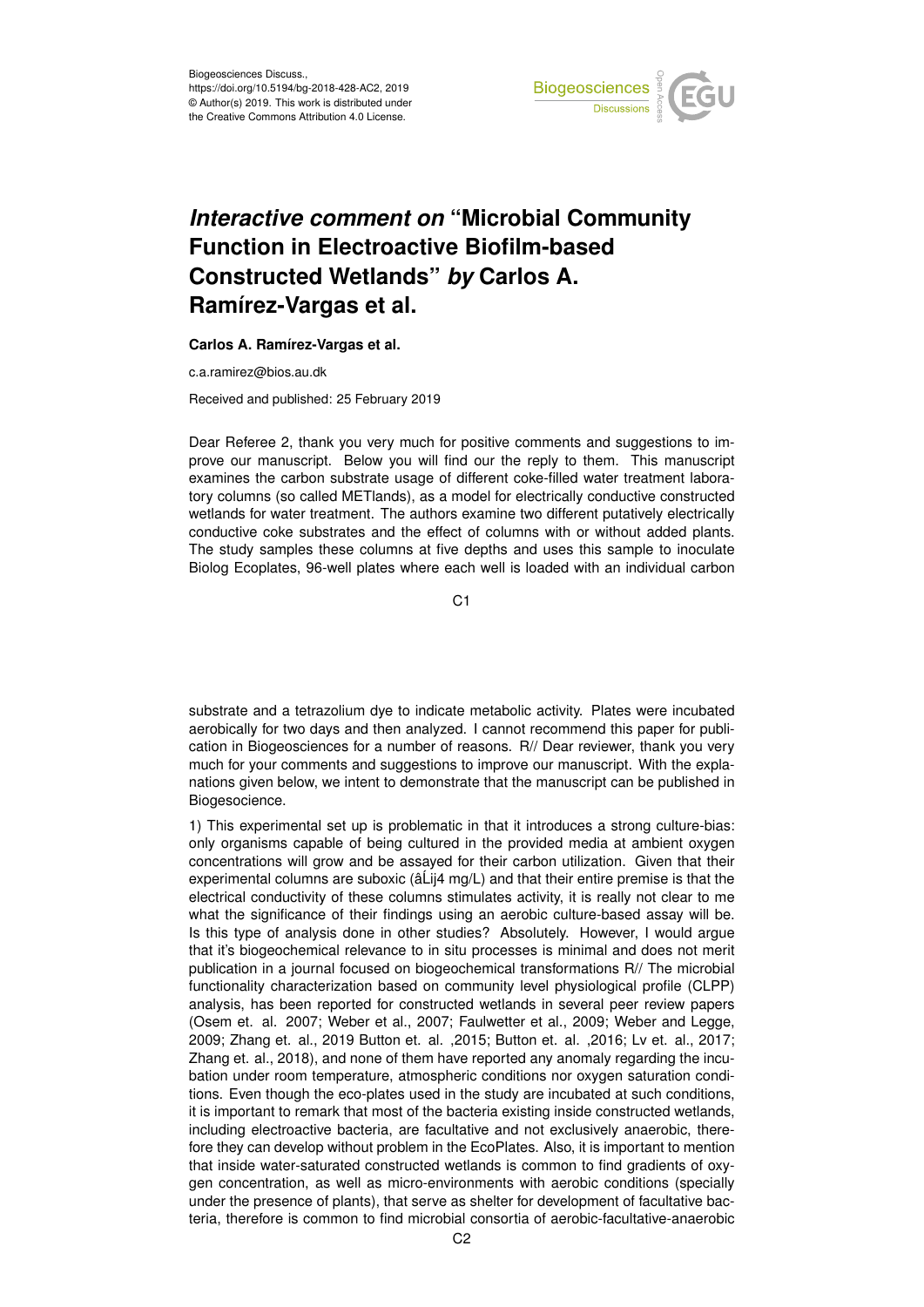bacteria.

2) The focus on this paper is very much on identifying phenotypic differences between these different water treatment systems, and much less on the biogeochemical significance of this engineered system. As such, this paper seems like it would find a better audience in a more applied or engineering-focused journal than in Biogeosciences. R// As authors, we disagree with this statement. It is important to clarify that the focus of this study was to assess the impact of different electro-conductive materials on the microbial community function of planted and non-planted METland set-up fed with real wastewater, not phenotypic differences between systems. The microbial functionality was assessed based on carbon source utilization patterns (CSUP), derived microbial metabolic indexes (average well color development – AWCD; richness; diversity), and carbon utilization. It is important to ratify that the our manuscript matches with the aims and scope of Biogeosciences (BG) journal: "BG is an international scientific journal dedicated to the publication and discussion of research articles, [. . .] on all aspects of the interactions between the biological, chemical, and physical processes in terrestrial or extraterrestrial life with the geosphere, hydrosphere, and atmosphere. The objective of the journal is to cut across the boundaries of established sciences and achieve an interdisciplinary view of these interactions. Experimental, conceptual, and modeling approaches are welcome". Besides, our manuscript is embedded in the subject areas of "biodiversity and ecosystem function", "environmental microbiology", and the "interactions between microbes, organic matter sediments, and rocks".

3) The written English throughout is in need of revision and does not meet publication standards in its current form. It would benefit significantly from the assistance of a professional editor. R// Thank you very much for your suggestion. The written English in the manuscript is under review, and under correction by an English professional editor.

4) Regrettably, I am unable to find important cited paper p2. Ln 35: Esteve-Nuñez, A., 2015. Electricity-generating bacteria. Bioelectrogenesis: sustainable biotechnology.

 $C<sub>3</sub>$ 

International Innovation, 181, 109-111. The webpage for the journal is no longer available: http://www.internationalinnovation.com/thank-you/ and I am unable to find any record of this journal in our library system. I suggest removing this citation or providing a link to where it could be found. Their other citation regarding METlands, Aguirre-Sierra et al. 2016, was readily available from Environmental Science Water Research & Technology and would be a better reference to use here as it describes the behavior of the system well. R// Indeed the mention paper is not accessible online, given that the mention online journal is no longer available. Therefore, the reference was replaced by Aguirre-Sierra et. al. 2016 and Ramirez et. al. (2018), that explained in a detailed way the METland operation.

It is somewhat unclear to me, though, how or whether the authors confirm the coke substrates they use are in fact electrically conductive, and whether this electrical conductivity is directly responsible for the observed microbial phenotypes. However, as the engineering and electrochemistry of this system is outside my field, I leave this matter to the other reviewers' and editor's discretion. I instead focused on chemical and microbial aspects of the paper. R// PK-A and PK-LSN are electro-conductive materials, fact that was verified in laboratory test and reported in Ramirez et. al. (2019). In Table 2, are summarized the characteristics of the materials used in the experiment. On it is include the parameter "Resistivity". This parameter denote the degree of resistivity of the tested materials in  $\Omega$ -m. The values of both electro-conductive materials (PK-A and PK-LSN) are very low, therefore indicating that they have a high electrical conductivity. To clarify the link between the electroconductivity and the development of more specialize bacteria communities, the reference Ramirez et. al. (2019) was included in the document. In the mentioned study, apart of assessing the removal rates of organic matter and nutrients and the derived removal rate kinetics, also includes the measurement of electric potentials and the estimation of ionic/electron fluxes, as indicator of the presence of electroactive microbial communities in the same tested materials. In that study, it can be seen how the material PK-A has the highest ionic/electron flux, and the highest performance in terms of organic matter removal, with a high correlation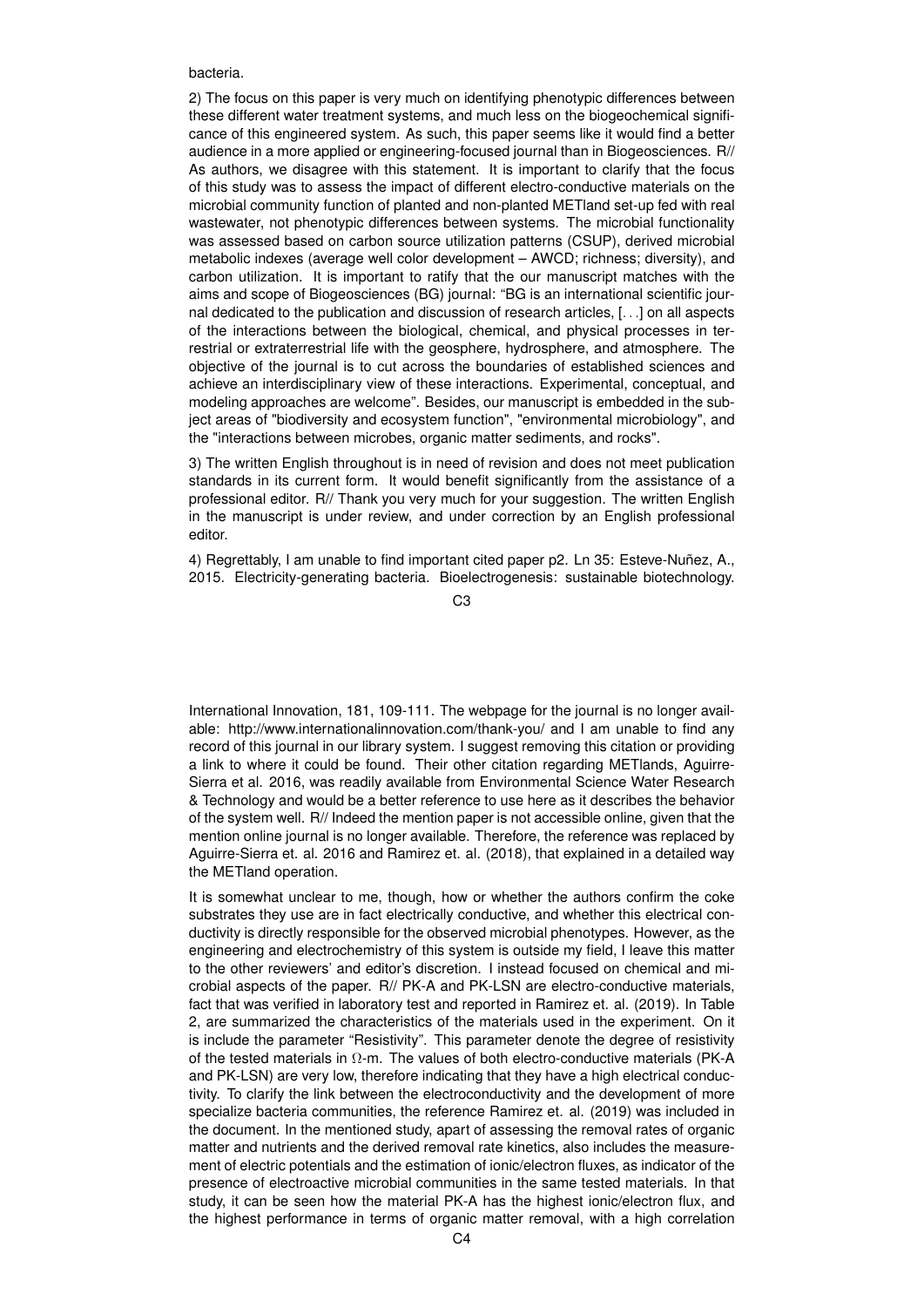between both parameters. This information is complementary to the findings done by Aguirre-Sierra et al. (2016), Li et al. (2016), J. Wang et al. (2017), F. Xu et al. (2018) that report biofilms mainly composed by genera with high proportion of electroactive bacteria (Page 3, lines 8-12), as well as by findings reported by several authors in Page 9 Lines 3-13.

Comments for improving manuscript: In general, the authors' use of acronyms is distracting. While certainly a few are appropriate for brevity and may well be the convention in their more engineering fields, for many readers the constant rechecking of different acronyms detracts from their overall flow. When using acronyms, be sure it has been defined previously. Examples of acronyms that, in my view, detract more than they add are listed here: CLPP, CSUP, EAB. R// Thank you very much for your comment. The "EAB" acronym was change for "electroactive bacteria" in Page 3, Line 1. That change was already asked by the editor in a first review. The changes were done, but it seems that the acronym that you mentioned we forgot to change it. The other acronyms like CLPP (community level physiological profile), CSUP (carbon source utilization pattern), average well color development (AWCD), are wide accepted and use for the mentioned methods in literature specialized in the topic. They are developed in the abstract as well as in the introduction sections. I have no idea what is being plotted in Figure 1a. What are each is the significance of plotting an aggregate of the response by carbon use guild as a function of depth? I have read p. 6 ln 3 – 8 and p.7 ln 18-21 multiple times trying to understand what was done here, but it remains unclear. Why pool by guild as opposed to plotting each carbon source separately and coloring points by guild? Why is the depth the variable being examined? How were samples "pooled" across columns? R// Fig.1 is the graphical result of the Principal Component Analysis done to the data collected for the samples of all the systems. As explained in the section 2.6 Statistical analysis (Pag. 7 line 6 to 11), the "PCA is a multivariate analysis method that ease the study of multidimensional datasets of quantitative variables (carbon guild utilization), by projecting them in a 2-dimensional chart (factors). The resulting PCA chart allows to visualize the objects under study (tested systems),

 $C<sub>5</sub>$ 

and depending on their position on the charts, let to establish their relationship with the quantitative variables. The correlation between variables under study can be determined by the angles formed among them. Acute angles indicate that the variables are correlated, right angles indicate that the variables are not correlated, and obtuse angles indicate that the variables are inversely correlated". In summary, both graphs depicted in Fig.1 allow to understand how are the preferences of the microbial communities of the different systems for the consumption of different carbon guilds. Figure 1a and Figure 1b are complementary graphs. Fig. 1a depicts the carbon guilds as main variables and level (inside the tested system) as a complementary variable; Fig 1b represent all the samples collected in the columns, and are included the centroids as summary of the information in each column. The interpretation of Fig.1a and 1b and their relation is explained in section 3.1. The variable level was included as complementary variable in the analysis, since it was expected to occur different consumption patterns of the carbon guilds along the flow pathway, as is reported in section "3.3 Effect of vertical profiles on carbon source utilization" To ease the dimensionality of the data and subsequent analysis and interpretation, the 31 carbon sources were grouped in 5 different carbon guilds, as it has been reported in different studies CLPP in constructed wetlands (Osem et. al. 2007; Weber and Legge, 2009; Button et. al. ,2015; Button et. al. ,2016; Lv et. al., 2017; Zhang et. al., 2018).

Clarify if the points in PCA of Fig 1b are each individual samples collected from the 12 columns at the 5 depths R// Yes, each dot in Fig. 1b accounts for each individual sample collected in the 16 tested columns (6 different systems; see section "2.1 Experimental set-up") at 5 different depths (section "2.2 Sample collection and biofilm detachment and CLPP inoculation").

Minor Issues: p.1 ln 13-14: sentence is grammatically unclear p.1 ln 22: sentence is grammatically unclear p.1 ln 23: incomplete sentence, R// By suggestion of one of the reviewers, the abstract was modified, therefore the grammar mistakes that you mention were corrected.